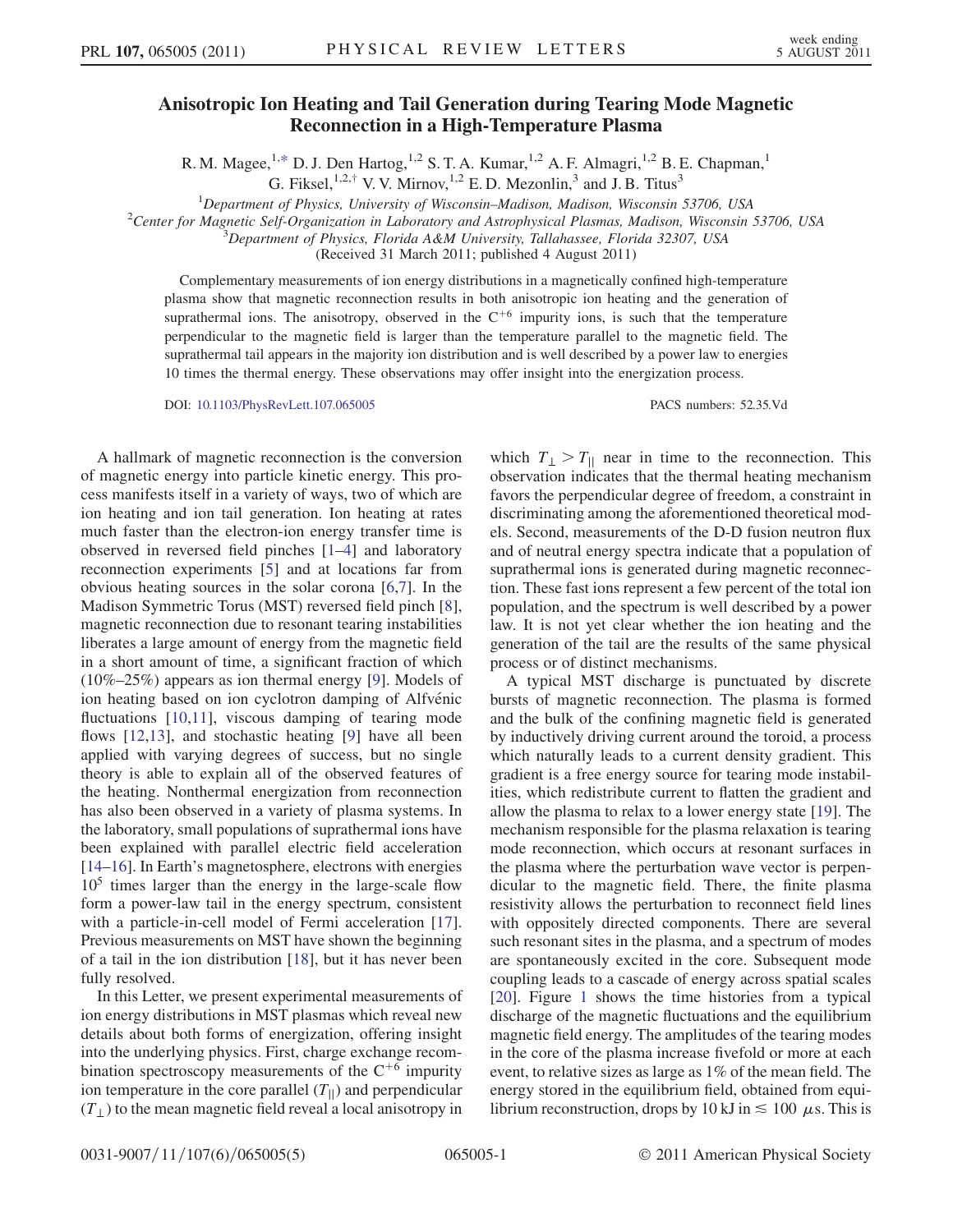<span id="page-1-0"></span>

FIG. 1. Signatures of tearing mode reconnection in a typical MST discharge. The amplitude of the core mode magnetic fluctuations increases (top) and the magnetic energy decreases (bottom).

the energy source for both the heating and the acceleration. Previous measurements have shown that in deuterium plasmas the impurity  $C^{+6}$  ions are heated to a higher temperature than the bulk [\[21\]](#page-4-3); however, due to the lower density of carbon  $(n_C \sim 0.5\%n_D)$ , the majority of the thermal energy is carried by the bulk.

Localized measurements of the  $C^{+6}$  impurity ion temperature are made by stimulating charge exchange emission of intrinsic carbon impurities with hydrogen neutrals injected as a 50 keV diagnostic neutral beam [[22](#page-4-4)]. The Doppler broadening of this emission is measured from orthogonal viewing chords to allow a comparison of  $T_{\perp}$ and  $T_{\parallel}$  in the core of MST during the reconnection heating event. A simultaneous background measurement allows radial spatial resolution of 1–2 cm and temporal resolution of 100  $\mu$ s [\[23,](#page-4-5)[24\]](#page-4-6). The temperatures as a function of time from many similar events are averaged together, aligned such that  $t = 0$  is the maximum rate of change of magnetic flux during reconnection, and grouped into 3 density ranges. The result of this procedure is shown in Fig. [2.](#page-1-1)

<span id="page-1-1"></span>

FIG. 2 (color online). The event-averaged local  $C^{+6}T_{\perp}$  (black line) and  $T_{\parallel}$  (red line) as functions of time, where  $t = 0$  is the reconnection heating event. Three density ensembles are plotted, with density increasing from left to right. The error bars represent event-to-event variation.

There are two features of the data that appear independent of changes to plasma density and one that does not. First, far in time  $($  > 2 ms) from the reconnection event,  $T_{\perp} = T_{\parallel}$ . Second, the change in the perpendicular temperature,  $\Delta T_{\perp}$ , defined as the maximum temperature minus the equilibrium temperature, is always larger than  $\Delta T_{\parallel}$ . This implies that the reconnection heating mechanism favors the perpendicular degree of freedom. It can also be seen that as the plasma density is increased,  $\Delta T_{\parallel}$ decreases while  $\Delta T_{\perp}$  remains unchanged, so that the anisotropy increases with increasing plasma density. This observation is contrary to intuition of collisional isotropization and contrary to the density dependence of anisotropies seen elsewhere [\[25\]](#page-4-7).

We have adapted the equations of Cranmer, Field, and Kohl [\[7\]](#page-3-6) as in Tangri, Terry, and Fiksel [[11\]](#page-3-10) to test a simple model in which (i) the heating acts purely on the perpendicular degree of freedom during the short burst of magnetic reconnection and (ii) the temperatures evolve due only to collisional isotropization and equilibration and finite energy confinement time. The carbon temperature is evolved according to

$$
\frac{dT_{\perp,C}}{dt} = \frac{1}{kn_{\text{C}}} \Big( C_{\perp,\text{CD}} (T_{\perp,\text{D}} - T_{\perp,\text{C}}) + \sum_{i} m_i J_{\perp,\text{C}i} \Big) - \frac{T_{\perp,\text{C}}}{\tau} + Q_{\perp},
$$
\n(1)

$$
\frac{dT_{\parallel,C}}{dt} = \frac{2}{kn_C} \Big( C_{\parallel,CD} (T_{\parallel,D} - T_{\parallel,C}) + \sum_i m_i J_{\parallel,Ci} \Big) - \frac{T_{\parallel,C}}{\tau},\tag{2}
$$

where the C operators represent collisional equilibration between the majority deuterium and carbon and the J operators represent the collisional isotropization of the carbon on all known MST impurities: B, C, N, O, and Al (see Ref. [[7\]](#page-3-6) for definitions of the C and J operators). The effect of the bulk ion heating is included by using the  $T_{\text{D}}$ . as measured by the Rutherford scattering diagnostic [[26\]](#page-4-8), and we assume  $T_{D,||} = T_{D, \perp}$  (measurements of  $T_{D,||}$  are not currently available). We also assume that all impurities have the same temperature.  $Q_{\perp}$  is an *ad hoc* heating term active from  $-0.05 < t < +0.1$  ms. We use  $Q_{\perp}$  $10 \text{ MeV/s}$  to reproduce the observed temperature increase. Finally, the finite energy confinement is modeled with the last term, with  $\tau = 1$  ms.

It is found that this model reproduces some but not all of the features of the data. It is seen in Fig. [3](#page-2-0) that  $\Delta T_{\text{C},\perp}$  >  $\Delta T_{\text{CII}}$ , which we interpret as evidence that the heating mechanism does in fact favor the perpendicular degree of freedom. Furthermore, we have uncovered a relatively simple explanation for the inverse density dependence of  $\Delta T_{\text{CII}}$ —varying impurity concentration in the plasma. The heavy carbon ions are scattered more efficiently by other impurities than by deuterium, so the isotropization rate is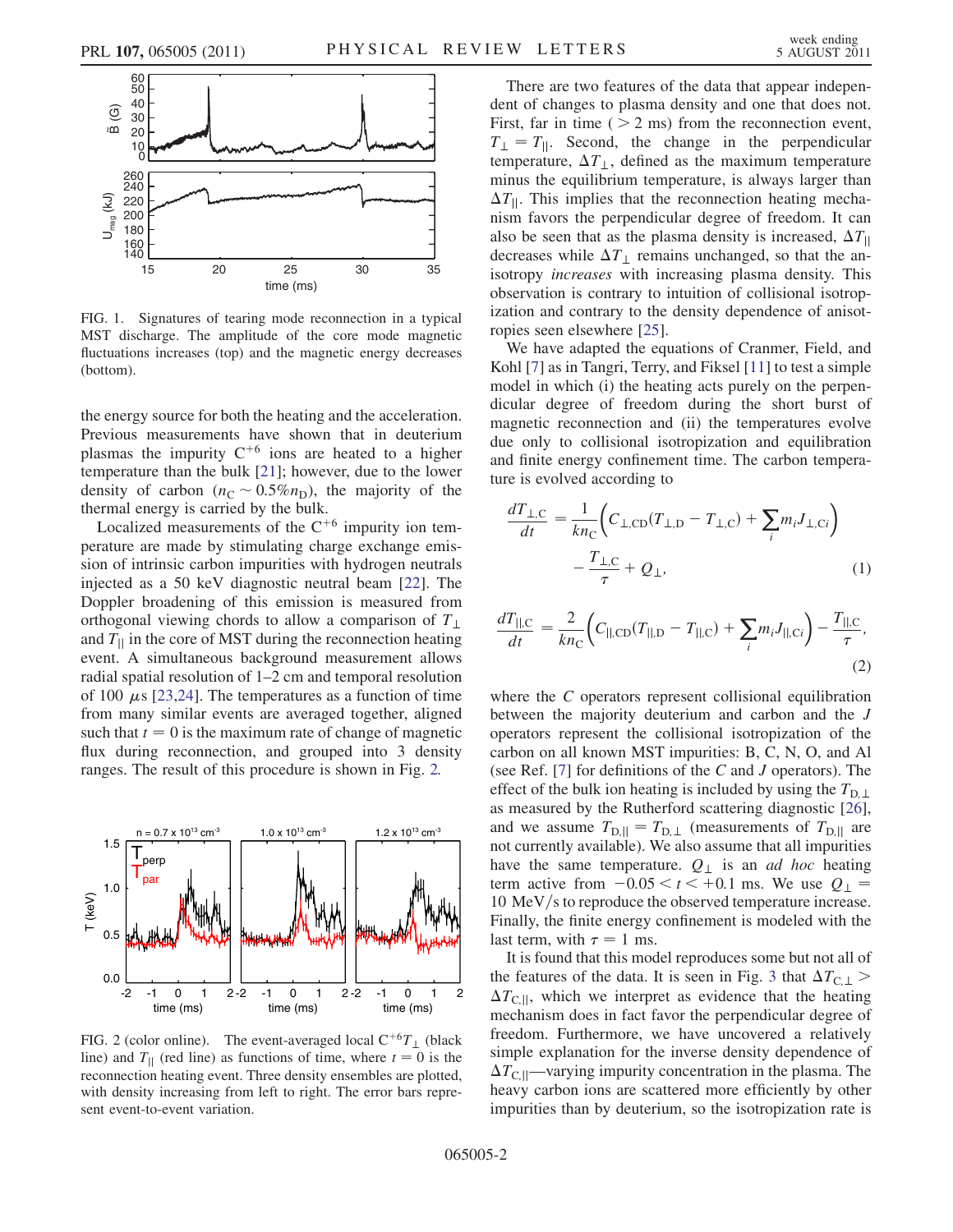<span id="page-2-0"></span>

FIG. 3 (color online). Evolution of  $T_{C,\perp}$  (black line) and  $T_{C,\parallel}$ (red line) according to the collisional model described in the text with impulsive, perpendicular heating. The temperature decays more quickly than in the data (see Fig. [2\)](#page-1-1), but the observed behavior of the anisotropy is reproduced by varying  $Z_{\text{eff}}$  from 4.3 in the low density case to 2.5 in the high density case.

sensitive to the impurity content. Measurements of x-ray bremsstrahlung radiation indicate that the effective ionic charge of the plasma,  $Z_{\text{eff}} = \sum_{i} n_i Z_i^2 / n_e$  (the sum is over all ion species), decreases with increasing plasma density. This is due to both reduced dilution and lower electron temperature (the latter affects the impurity charge state distribution). It can be seen in Fig. [3](#page-2-0) that a decrease in  $Z_{\text{eff}}$  from 4.3 in the low density case to 2.5 in the high density case results in lower  $\Delta T_{\parallel}$  in the high density case, consistent with the data. There are some differences, however. In particular, the temperature decay time is shorter in the model. This is because the collision frequency of the carbon impurities is large ( $\sim$  10 kHz) due to their high charge. The implication of the data then is that the heating process is active for more than just the time of the impulsive burst of reconnection. This is not inconsistent with the magnetic field measurements. The magnetic fluctuations are in fact always present at a low level (see Fig. [1](#page-1-0)), so it may be the case that there is both an impulsive burst of heating and a continuous, low level simmer.

A neutral particle analyzer (NPA) can be used to measure the ion energy distribution and complements the Doppler-based measurements (which are sensitive to thermal broadening) in its ability to resolve small numbers of high energy particles. Previous work has shown that, in some cases, the beginning of a high energy tail in the distribution function is observed [\[18\]](#page-4-0). Here we present new data from an NPA with a larger energy range  $(0.34 <$  $E \le 5.2$  keV) and improved energy resolution which allow a more complete characterization of this feature.

A plasma ion can undergo charge exchange with a neutral atom and, if it avoids reionization, escape to the edge. The flux of neutral atoms is proportional to the product of the probabilities that these events occur. We measure the energy of these charge exchange neutrals with a radially viewing 25-channel analyzer [[27](#page-4-9)]. By using information known about the neutral density profile and the plasma parameters which determine the attenuation

<span id="page-2-1"></span>

FIG. 4 (color online). Neutral particle flux measured shortly after a reconnection event clearly showing a high energy tail. The expectation for a thermal distribution is shown with the dashed line. (Note that the inferred temperature is lower than that measured with charge exchange recombination spectroscopy due to line-of-sight integration of the temperature profile and the lower bulk ion temperature.)

 $(n_e, T_e, \text{ and } n_i)$ , information about the ion energy distribution function can be extracted from the neutral spectrum.

The measured neutral particle flux departs significantly from that expected from a thermal ion distribution for energies  $E > 1200$  eV (see Fig. [4\)](#page-2-1). We find that the functional form of this distribution is well described by a Maxwellian with a small power-law perturbation [i.e.,  $f_i(E, \vec{x}) = f_{i0}(E, \vec{x}) + n_{fi}(\vec{x})E^{-\gamma}$ , where  $f_{i0}$  is a standard Maxwellian,  $n_{fi}$  is the fast ion density, E is the energy, and  $\gamma$  is the spectral index]. The total number of suprathermal ions is just a few percent of the total ion population, but the total energy content of the population can be an appreciable fraction of the internal energy of the thermal component. The spectral index is plotted as a function of time in Fig. [5.](#page-2-2) It decays after energization at a rate roughly consistent with classical slowing-down, indicating that the tail is generated during the reconnection.

The existence of the suprathermal deuterium population is corroborated by scintillator measurements of D-D fusion neutrons. The D-D fusion cross section is extremely sensitive to ion energy, so a small number of fast ions can contribute more to the total neutron flux than the entire thermal population, and, in fact, the measured neutron flux

<span id="page-2-2"></span>

FIG. 5. The spectral index of the power-law tail of the ion distribution as a function of time. The decay in the tail after the reconnection is consistent with classical slowing-down. The error bars are the uncertainty in the fitting.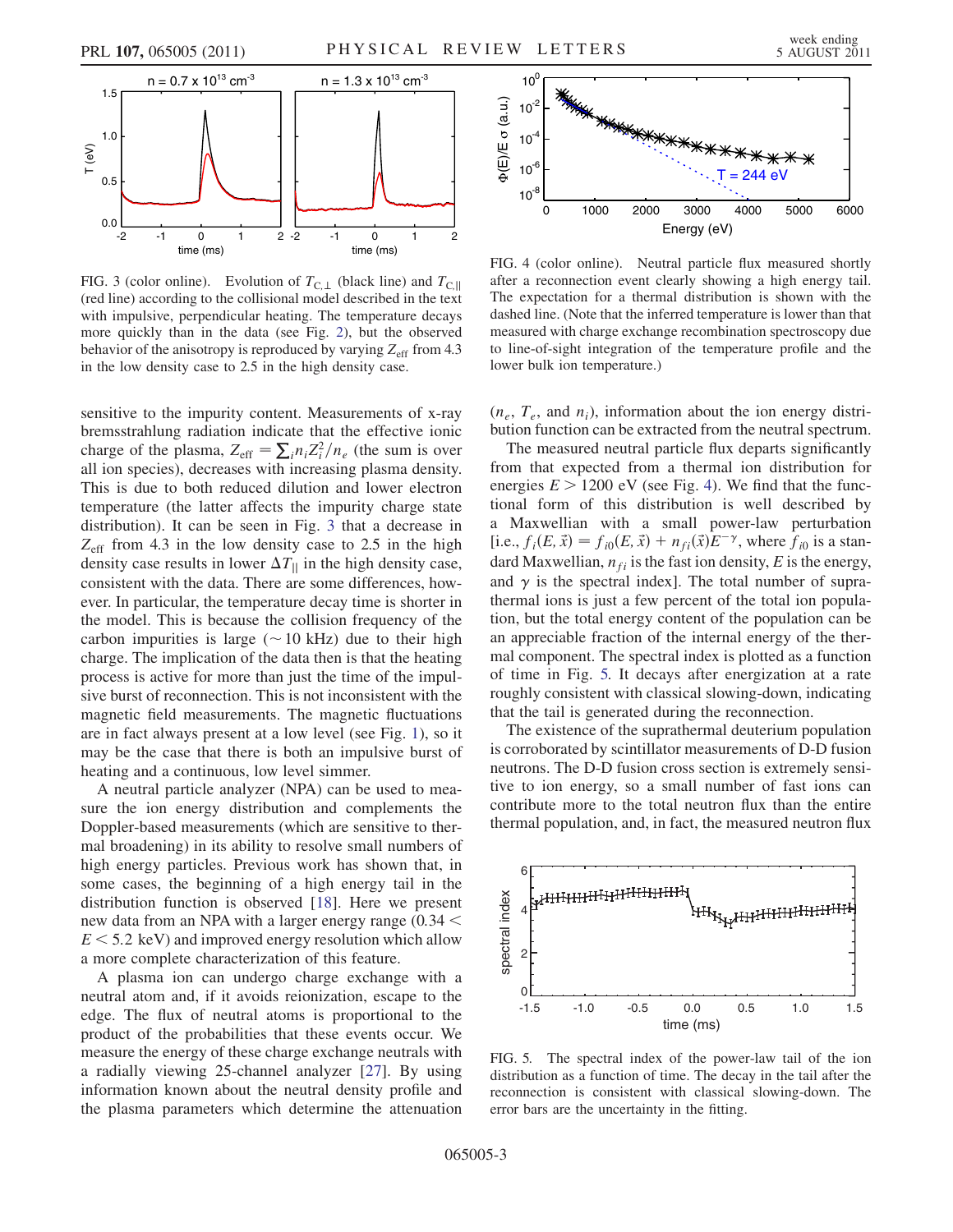<span id="page-3-16"></span>

FIG. 6 (color online). A comparison of the measured neutron emission (blue line) to a calculation of emission due to thermal fusion based on the measured temperature (red line) and a calculation based on the ion distribution inferred from NPA measurements and extrapolated to 20 keV (black line). The agreement between the blue and black curves implies that neutron production is fast-ion-dominated in MST.

from MST discharges exceeds that expected from thermal fusion alone. Plotted in Fig. [6](#page-3-16) is the event-averaged measured neutron emission (blue line) compared to two calculated emission rates: one based on thermal fusion (red line) and one based on the ion distribution function inferred from the NPA measurements and extrapolated to 20 keV (black line). From the large disagreement between the measured neutron rate and the rate calculated by using the Maxwellian assumption, we conclude that the neutron production from MST plasmas is completely dominated by the fast ions. Furthermore, the agreement between the measured rate and the rate calculated from the extrapolated spectrum indicates that the fast ion population is even larger than what is measured by the NPA.

One possible mechanism for producing fast ions is electric field acceleration [\[15\]](#page-3-17). In MST, a large, parallel electric field is induced at the reconnection event. It is  $\sim$  50 V/m in magnitude and lasts for  $\sim$  100  $\mu$ s. Although electric field acceleration of ions is balanced by frictional drag on drifting electrons in a simple electron-ion plasma, this balance is upset when impurities are introduced. The frictional drag on a test ion with charge Z due to drifting electrons can be combined with the electric field to form the effective electric field  $E^* = E(1 - Z/Z_{\text{eff}})$  [\[14\]](#page-3-13), from which it can be seen that, for typical MST values of  $Z_{\text{eff}} \sim 4$ , a deuteron can experience up to 3/4 of the applied field. Although a thermal ion will be accelerated only to  $\sim$ 1 keV, faster ions can reach higher energies. Furthermore, it has been observed that fast ions are wellconfined in MST [[28](#page-4-10)], so ion energy can be ratcheted up during successive reconnection events.

Fermi acceleration is a second candidate mechanism, one that naturally leads to a power-law spectrum. The close proximity of tearing mode resonant surfaces in MST results in magnetic islands—small regions of private flux embedded in a larger magnetic topology. Particles can become trapped in these islands and, as the islands contract, gain energy with each reflection. This mechanism has been applied to both Earth's magnetosphere and solar flares [\[17\]](#page-3-15).

The current measurements are unable to distinguish between these mechanisms, but a measurement of the parallel neutral energy spectrum may be able to. One would expect the parallel fast ion population to be much larger than the perpendicular fast ion population if they are generated by electric field acceleration, for example.

In summary, new measurements on MST have revealed previously unknown details about the majority and impurity ion distribution functions during magnetic reconnection. The impurity  $C^{+6}$  ion distribution function is found to be anisotropic with  $T_{\perp} > T_{\parallel}$  near the reconnection event, suggesting a heating mechanism favoring the perpendicular degree of freedom. This anisotropy is observed to increase in size with increasing plasma density, possibly due to varying impurity content in the plasma. The majority ion distribution function is found to be very nearly Maxwellian, but there exists a tail of fast ions which is generated at the reconnection event. It is well described by a power law and completely dominates neutron production. Both of these features may be used to evaluate models of ion energization from magnetic reconnection.

One author (R. M.) acknowledges valuable discussion regarding the charge exchange recombination spectroscopy data with Dr. Darren Craig and the careful reading and feedback provided by Dr. John Sarff during the preparation of the manuscript. This work is supported by the U.S. DOE and NSF.

<span id="page-3-0"></span>[\\*r](#page-0-0)ichard.magee@mail.wvu.edu

<span id="page-3-1"></span>[†](#page-0-1) Present address: Laboratory for Laser Energetics, Rochester, NY 14623, USA.

- <span id="page-3-2"></span>[1] B. B. Jones and R. Wilson, Nucl. Fusion Suppl. 3, 889 (1962).
- [2] R. B. Howell and H. J. Karr, Phys. Fluids 19[, 2012 \(1976\).](http://dx.doi.org/10.1063/1.861433)
- [3] R. B. Howell and Y. Nagayama, [Phys. Fluids](http://dx.doi.org/10.1063/1.865086) 28, 743 [\(1985\)](http://dx.doi.org/10.1063/1.865086).
- <span id="page-3-4"></span><span id="page-3-3"></span>[4] E. Scime et al., [Phys. Rev. Lett.](http://dx.doi.org/10.1103/PhysRevLett.68.2165) 68, 2165 (1992).
- <span id="page-3-5"></span>[5] S. C. Hsu et al., [Phys. Plasmas](http://dx.doi.org/10.1063/1.1356737) 8, 1916 (2001).
- <span id="page-3-6"></span>[6] E.R. Priest et al., [Nature \(London\)](http://dx.doi.org/10.1038/31166) 393, 545 (1998).
- [7] S. R. Cranmer, G. B. Field, and J. L. Kohl, [Astrophys. J.](http://dx.doi.org/10.1086/307330) 518[, 937 \(1999\).](http://dx.doi.org/10.1086/307330)
- <span id="page-3-8"></span><span id="page-3-7"></span>[8] R. N. Dexter et al., Fusion Technol. 19, 131 (1991).
- <span id="page-3-9"></span>[9] G. Fiksel et al., Phys. Rev. Lett. **103**[, 145002 \(2009\)](http://dx.doi.org/10.1103/PhysRevLett.103.145002).
- [10] N. Mattor, P.W. Terry, and S.C. Prager, Comments Plasma Phys. Controlled Fusion 15, 65 (1992).
- <span id="page-3-10"></span>[11] V. Tangri, P. W. Terry, and G. Fiksel, [Phys. Plasmas](http://dx.doi.org/10.1063/1.2998829) 15, [112501 \(2008\).](http://dx.doi.org/10.1063/1.2998829)
- <span id="page-3-12"></span><span id="page-3-11"></span>[12] C. G. Gimblett, [Europhys. Lett.](http://dx.doi.org/10.1209/0295-5075/11/6/010) **11**, 541 (1990).
- <span id="page-3-13"></span>[13] V. A. Svidzinski et al., Phys. Plasmas 15[, 062511 \(2008\).](http://dx.doi.org/10.1063/1.2937121)
- [14] H.P. Furth and P.H. Rutherford, [Phys. Rev. Lett.](http://dx.doi.org/10.1103/PhysRevLett.28.545) 28, 545 [\(1972\)](http://dx.doi.org/10.1103/PhysRevLett.28.545).
- <span id="page-3-17"></span><span id="page-3-14"></span>[15] P. Helander *et al.*, Phys. Rev. Lett. **89**[, 235002 \(2002\)](http://dx.doi.org/10.1103/PhysRevLett.89.235002).
- <span id="page-3-15"></span>[16] M. R. Brown et al., [Phys. Plasmas](http://dx.doi.org/10.1063/1.1458589) 9, 2077 (2002).
- [17] J. F. Drake et al., [Nature \(London\)](http://dx.doi.org/10.1038/nature05116) 443, 553 (2006).